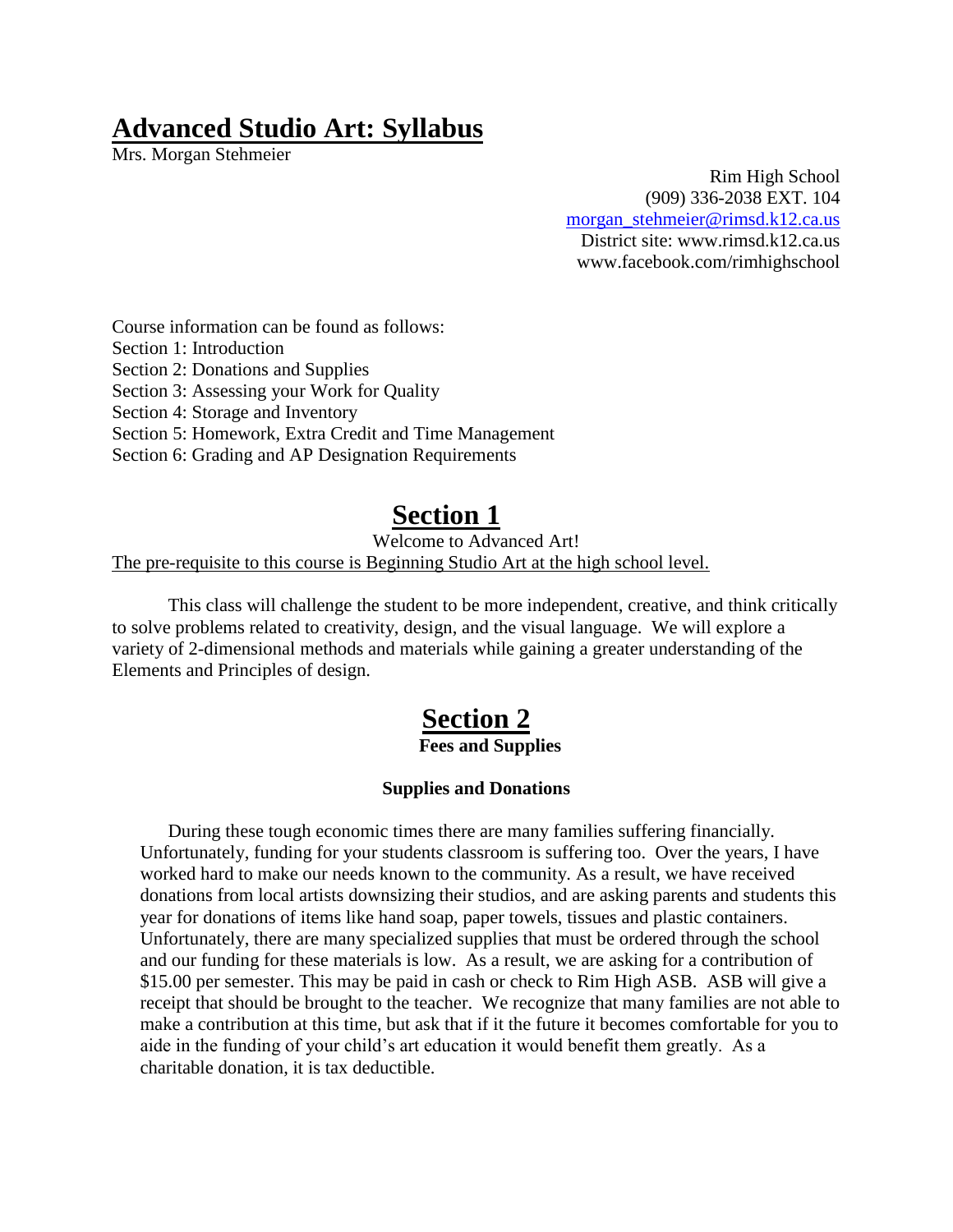#### **Our class is in constant need of the following items.**

Masking tape Hand soap (bar or liquid) Paper towels Face tissues Aprons Large sponges

Recommended Supplies:

I highly recommend that the serious artist invest in a sketchbook, their own set of paint brushes and a small palette with wells, though regular supplies are available in the classroom. General tools such as a quality pencil sharpener, erasers, and graphite pencils (HB, #**2 or 2B**, and 6B) would be helpful.

**Lockers are available in the classroom for storing personal art supplies. You must provide your own combination lock and give the teacher the combination (which you will likely forget at some point).**

### **Section 3 Storage and Inventory of Art Work**

Students will be provided a shelf in the classroom to store their work. However, an inexpensive portfolio is recommended for added protection and convenience (especially for prospective AP Art students). If you must sell, give away, or lend your work to patrons, friends or family members you may compromise your chance of doing the AP Portfolio during the senior year. At the very least, get a quality digital photograph of your work. The removal of work from frames and the retrieval of needed work can be troublesome or impossible.

### **Section 4 Homework and Time Management**

Students may be given sketchbook drawing assignments, or articles to read and respond to. Additional homework depends on the student's ability to complete work in class. Students are responsible for keeping up with their work and managing their time. They should set and maintain an awareness of their own goals and progress. This class may require more than five hours of homework per week.

Students will also be encouraged to enter scholarship and recognition contests throughout the year for the benefit of their resume for college entrance.